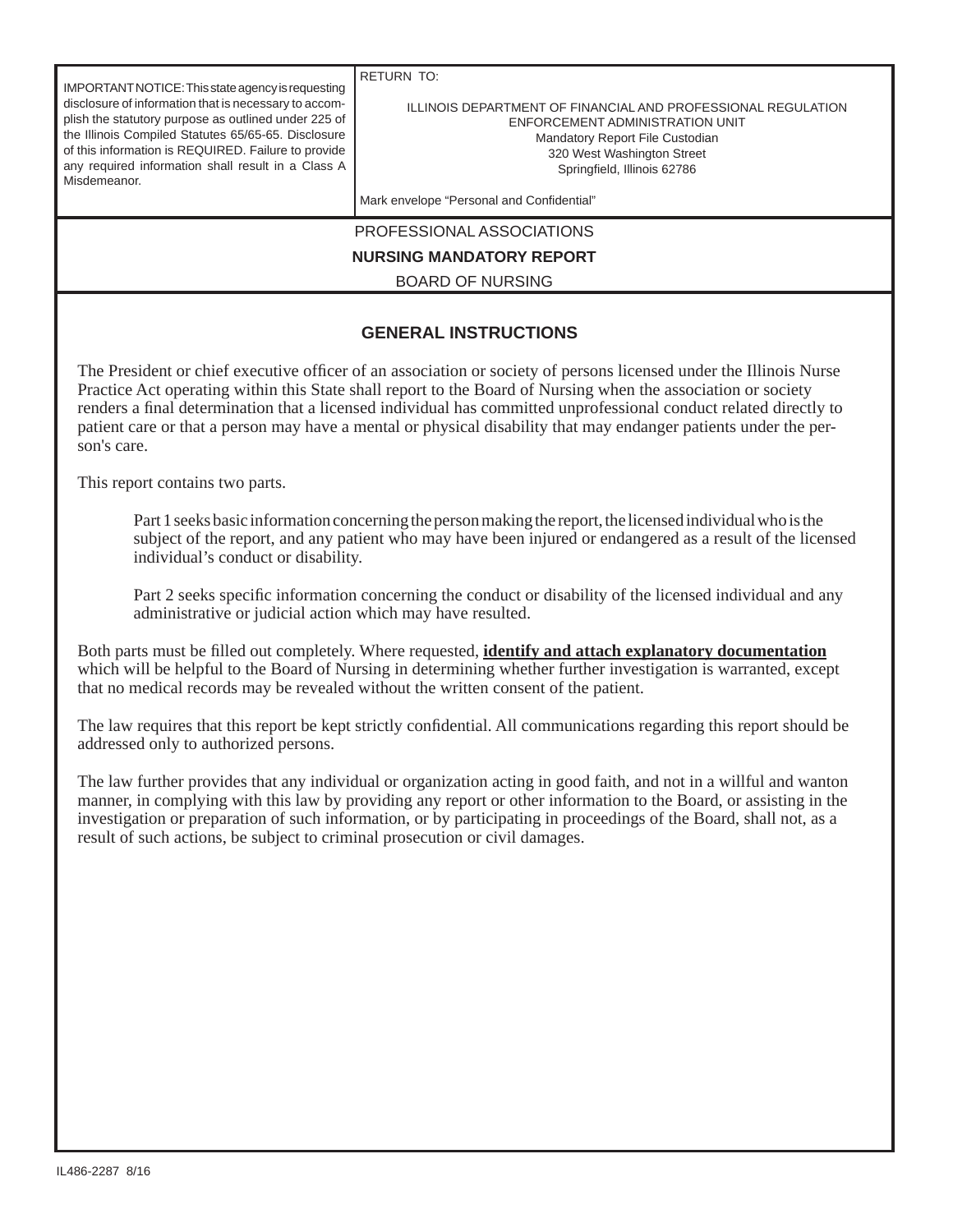## PROFESSIONAL ASSOCIATIONS **NURSING MANDATORY REPORT**

| <b>NURSING MANDATORY REPORT</b>                                                                                                                                                                                                                                                                                                        |                   |                                                       |  |  |  |  |
|----------------------------------------------------------------------------------------------------------------------------------------------------------------------------------------------------------------------------------------------------------------------------------------------------------------------------------------|-------------------|-------------------------------------------------------|--|--|--|--|
|                                                                                                                                                                                                                                                                                                                                        | Official Use Only |                                                       |  |  |  |  |
| <b>PART 1 - BASIC INFORMATION</b>                                                                                                                                                                                                                                                                                                      |                   | <b>Mandatory Report Number</b><br>Code  <br>$2$ MR -- |  |  |  |  |
| A. SOURCE OF INFORMATION - (Individual making report)                                                                                                                                                                                                                                                                                  |                   |                                                       |  |  |  |  |
|                                                                                                                                                                                                                                                                                                                                        |                   |                                                       |  |  |  |  |
|                                                                                                                                                                                                                                                                                                                                        |                   |                                                       |  |  |  |  |
| NAME OF HEALTH CARE INSTITUTION: NAME OF HEALTH CARE INSTITUTION:                                                                                                                                                                                                                                                                      |                   |                                                       |  |  |  |  |
| <b>Street Address</b>                                                                                                                                                                                                                                                                                                                  |                   | City State ZIP Code                                   |  |  |  |  |
|                                                                                                                                                                                                                                                                                                                                        |                   |                                                       |  |  |  |  |
| B. SUBJECT OF REPORT - (Individual licensed under the Nurse Practice Act. Please complete a separate report<br>for each individual.)                                                                                                                                                                                                   |                   |                                                       |  |  |  |  |
|                                                                                                                                                                                                                                                                                                                                        |                   |                                                       |  |  |  |  |
| ADDRESS: Street Address City                                                                                                                                                                                                                                                                                                           |                   | City State ZIP Code                                   |  |  |  |  |
|                                                                                                                                                                                                                                                                                                                                        |                   |                                                       |  |  |  |  |
|                                                                                                                                                                                                                                                                                                                                        |                   |                                                       |  |  |  |  |
|                                                                                                                                                                                                                                                                                                                                        |                   |                                                       |  |  |  |  |
| <b>C. PATIENT</b> (If occurrence(s) or circumstances which necessitate this report are not related to patient care,<br>please enter "Not Applicable." If more than one patient is involved, please check the<br><b>INFORMATION -</b><br>appropriate box and provide information regarding additional patients on page 4 of this form.) |                   |                                                       |  |  |  |  |
| MULTIPLE PATIENTS?                                                                                                                                                                                                                                                                                                                     |                   |                                                       |  |  |  |  |
|                                                                                                                                                                                                                                                                                                                                        |                   |                                                       |  |  |  |  |
|                                                                                                                                                                                                                                                                                                                                        |                   |                                                       |  |  |  |  |
| TELEPHONE NO.: Include Area Code EMAIL ADDRESS: _________________________________                                                                                                                                                                                                                                                      |                   |                                                       |  |  |  |  |
|                                                                                                                                                                                                                                                                                                                                        |                   |                                                       |  |  |  |  |
| <b>D. TYPE OF ACTION</b>                                                                                                                                                                                                                                                                                                               |                   |                                                       |  |  |  |  |
| Termination of Privileges or Membership                                                                                                                                                                                                                                                                                                | Probation         | <b>Other Action</b>                                   |  |  |  |  |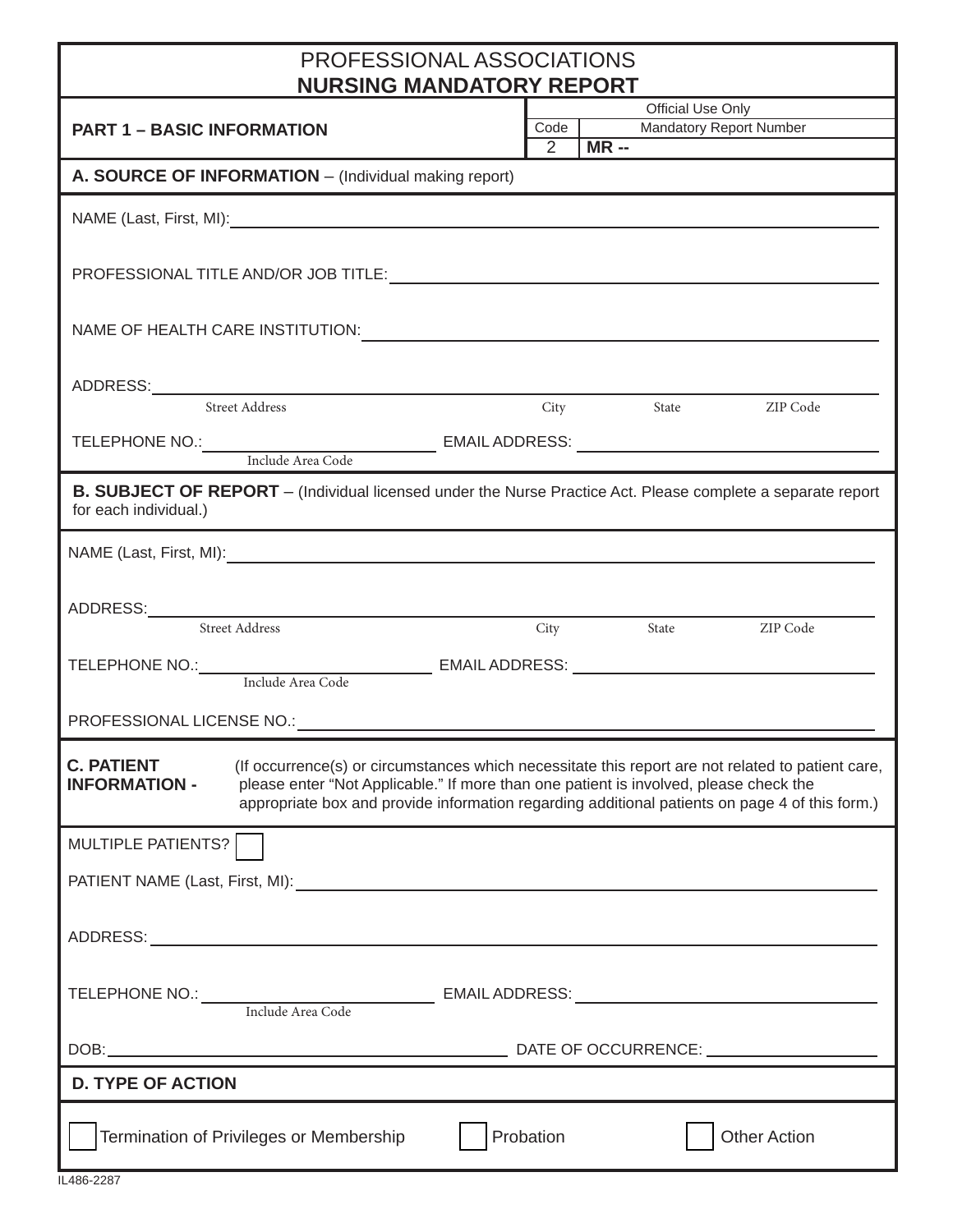## **PART 2 – SPECIFIC INFORMATION**

**A. CONDUCT OR DISABILITY NECESSITATING REPORT –** Please provide below a brief description of any act or acts, including the dates of any occurrences, which resulted in a final determination that the subject of the report committed unprofessional conduct related directly to patient care or may be mentally or physically disabled in such a manner as to endanger patients under that person's care (**identify and attach any appropriate documents,** if applicable):

| <b>B. PROFESSIONAL ASSOCIATION ACTION</b>               | C. COURT ACTION - (Attach copies of any appropriate<br>pleadings you may have including<br>appearances and orders.)            |  |  |  |  |
|---------------------------------------------------------|--------------------------------------------------------------------------------------------------------------------------------|--|--|--|--|
| Date of final determination:                            | Did the act(s) result in any court action, civil or criminal?<br>$\blacksquare$ Yes $\blacksquare$ No If yes, please identify. |  |  |  |  |
| Action taken (please attach any appropriate documents): |                                                                                                                                |  |  |  |  |
|                                                         | Court in which filed:                                                                                                          |  |  |  |  |
|                                                         | Docket Number:                                                                                                                 |  |  |  |  |
|                                                         |                                                                                                                                |  |  |  |  |
|                                                         | <b>Status of Court Action:</b>                                                                                                 |  |  |  |  |
|                                                         |                                                                                                                                |  |  |  |  |
|                                                         |                                                                                                                                |  |  |  |  |
| <b>PART 3 - SIGNATURE</b>                               | <b>OFFICAL USE ONLY</b>                                                                                                        |  |  |  |  |
| <b>TITLE</b><br><b>NAME</b>                             | <b>DATE</b>                                                                                                                    |  |  |  |  |
| <b>II 196 2297</b>                                      |                                                                                                                                |  |  |  |  |